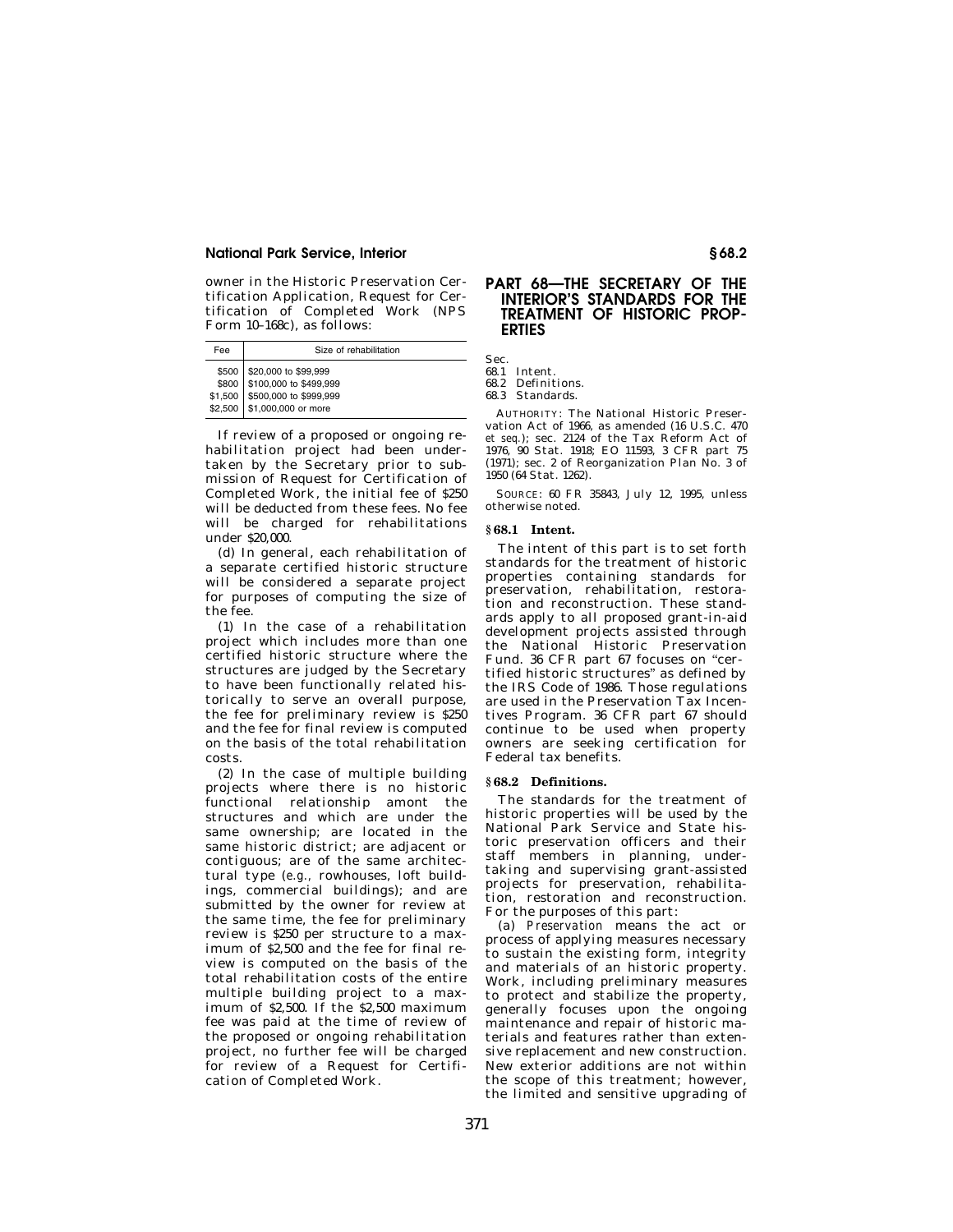mechanical, electrical and plumbing systems and other code-required work to make properties functional is appropriate within a preservation project.

(b) *Rehabilitation* means the act or process of making possible an efficient compatible use for a property through repair, alterations and additions while preserving those portions or features that convey its historical, cultural or architectural values.

(c) *Restoration* means the act or process of accurately depicting the form, features and character of a property as it appeared at a particular period of time by means of the removal of features from other periods in its history and reconstruction of missing features from the restoration period. The limited and sensitive upgrading of mechanical, electrical and plumbing systems and other code-required work to make properties functional is appropriate within a restoration project.

(d) *Reconstruction* means the act or process of depicting, by means of new construction, the form, features and detailing of a non-surviving site, landscape, building, structure or object for the purpose of replicating its appearance at a specific period of time and in its historic location.

## **§ 68.3 Standards.**

One set of standards—preservation, rehabilitation, restoration or reconstruction—will apply to a property undergoing treatment, depending upon the property's significance, existing physical condition, the extent of documentation available and interpretive goals, when applicable. The standards will be applied taking into consideration the economic and technical feasibility of each project.

(a) *Preservation.* (1) A property will be used as it was historically, or be given a new use that maximizes the retention of distinctive materials, features, spaces and spatial relationships. Where a treatment and use have not been identified, a property will be protected and, if necessary, stabilized until additional work may be undertaken.

(2) The historic character of a property will be retained and preserved. The replacement of intact or repairable historic materials or alteration of features, spaces and spatial relationships that characterize a property will be avoided.

(3) Each property will be recognized as a physical record of its time, place and use. Work needed to stabilize, consolidate and conserve existing historic materials and features will be physically and visually compatible, identifiable upon close inspection and properly documented for future research.

(4) Changes to a property that have acquired historic significance in their own right will be retained and preserved.

(5) Distinctive materials, features, finishes and construction techniques or examples of craftsmanship that characterize a property will be preserved.

(6) The existing condition of historic features will be evaluated to determine the appropriate level of intervention needed. Where the severity of deterioration requires repair or limited replacement of a distinctive feature, the new material will match the old in composition, design, color and texture.

(7) Chemical or physical treatments, if appropriate, will be undertaken using the gentlest means possible. Treatments that cause damage to historic materials will not be used.

(8) Archeological resources will be protected and preserved in place. If such resources must be disturbed, mitigation measures will be undertaken.

(b) *Rehabilitation.* (1) A property will be used as it was historically or be given a new use that requires minimal change to its distinctive materials, features, spaces and spatial relationships.

(2) The historic character of a property will be retained and preserved. The removal of distinctive materials or alteration of features, spaces and spatial relationships that characterize a property will be avoided.

(3) Each property will be recognized as a physical record of its time, place and use. Changes that create a false sense of historical development, such as adding conjectural features or elements from other historic properties, will not be undertaken.

(4) Changes to a property that have acquired historic significance in their own right will be retained and preserved.

(5) Distinctive materials, features, finishes and construction techniques or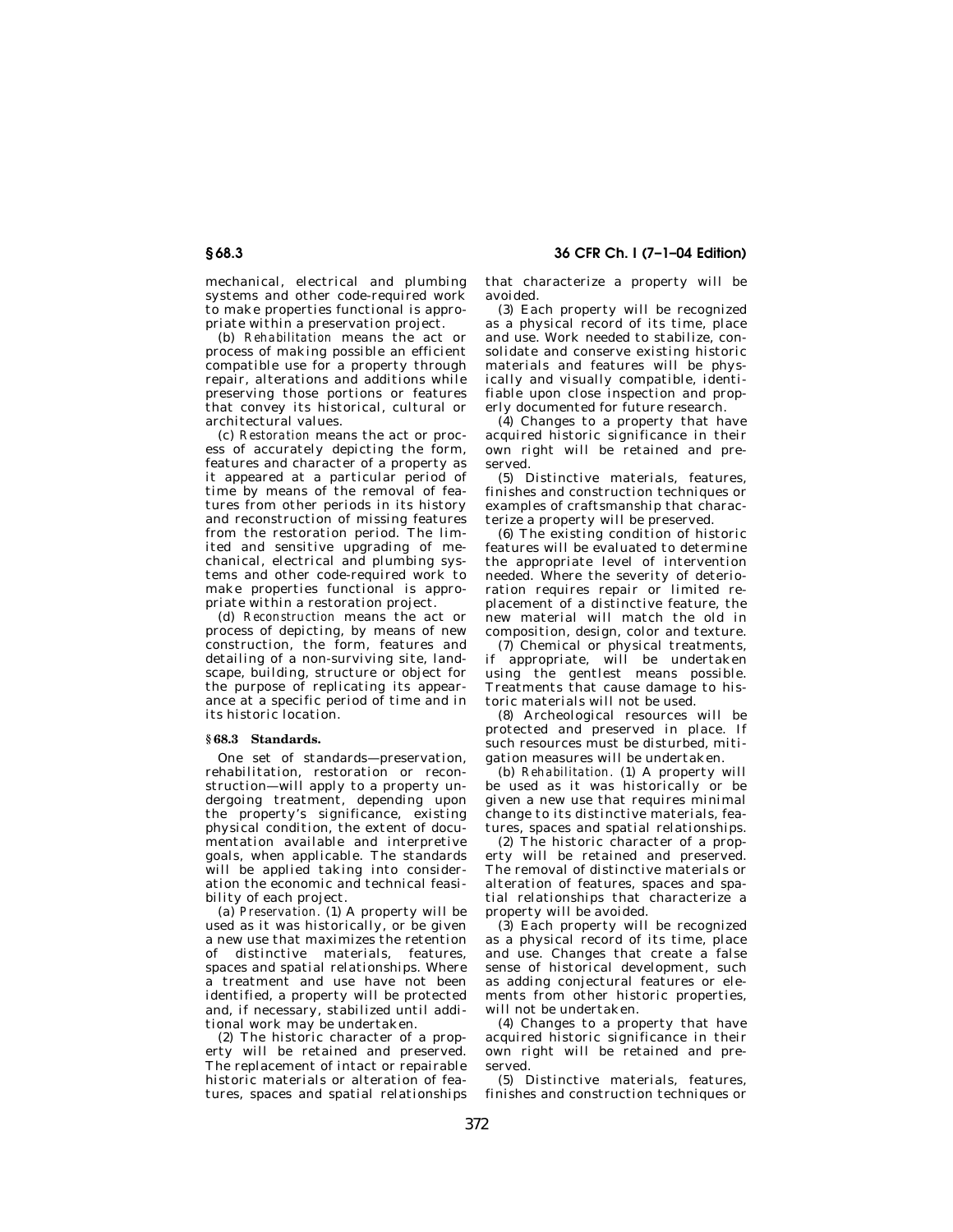## **National Park Service, Interior § 68.3**

examples of craftsmanship that characterize a property will be preserved.

(6) Deteriorated historic features will be repaired rather than replaced. Where the severity of deterioration requires replacement of a distinctive feature, the new feature will match the old in design, color, texture and, where possible, materials. Replacement of missing features will be substantiated by documentary and physical evidence.

(7) Chemical or physical treatments, if appropriate, will be undertaken using the gentlest means possible. Treatments that cause damage to historic materials will not be used.

(8) Archeological resources will be protected and preserved in place. If such resources must be disturbed, mitigation measures will be undertaken.

(9) New additions, exterior alterations or related new construction will not destroy historic materials, features and spatial relationships that characterize the property. The new work will be differentiated from the old and will be compatible with the historic materials, features, size, scale and proportion, and massing to protect the integrity of the property and its environment.

(10) New additions and adjacent or related new construction will be undertaken in such a manner that, if removed in the future, the essential form and integrity of the historic property<br>and its environment would be and its environment would be unimpaired.

(c) *Restoration.* (1) A property will be used as it was historically or be given a new use that interprets the property and its restoration period.

(2) Materials and features from the restoration period will be retained and preserved. The removal of materials or .<br>alteration of features, spaces and spatial relationships that characterize the period will not be undertaken.

(3) Each property will be recognized as a physical record of its time, place and use. Work needed to stabilize, consolidate and conserve materials and features from the restoration period will be physically and visually compatible, identifiable upon close inspection and properly documented for future research.

(4) Materials, features, spaces and finishes that characterize other historical periods will be documented prior to their alteration or removal.

(5) Distinctive materials, features, finishes and construction techniques or examples of craftsmanship that characterize the restoration period will be preserved.

(6) Deteriorated features from the restoration period will be repaired rather than replaced. Where the severity of deterioration requires replacement of a distinctive feature, the new feature will match the old in design, color, texture and, where possible, materials.

(7) Replacement of missing features from the restoration period will be substantiated by documentary and physical evidence. A false sense of history will not be created by adding conjectural features, features from other properties, or by combining features that never existed together historically.

(8) Chemical or physical treatments, if appropriate, will be undertaken using the gentlest means possible. Treatments that cause damage to historic materials will not be used.

(9) Archeological resources affected by a project will be protected and preserved in place. If such resources must be disturbed, mitigation measures will be undertaken.

(10) Designs that were never executed historically will not be constructed.

(d) *Reconstruction.* (1) Reconstruction will be used to depict vanished or nonsurviving portions of a property when documentary and physical evidence is available to permit accurate reconstruction with minimal conjecture and such reconstruction is essential to the public understanding of the property.

(2) Reconstruction of a landscape, building, structure or object in its historic location will be preceded by a thorough archeological investigation to identify and evaluate those features and artifacts that are essential to an accurate reconstruction. If such resources must be disturbed, mitigation measures will be undertaken.

(3) Reconstruction will include measures to preserve any remaining historic materials, features, and spatial relationships.

(4) Reconstruction will be based on the accurate duplication of historic